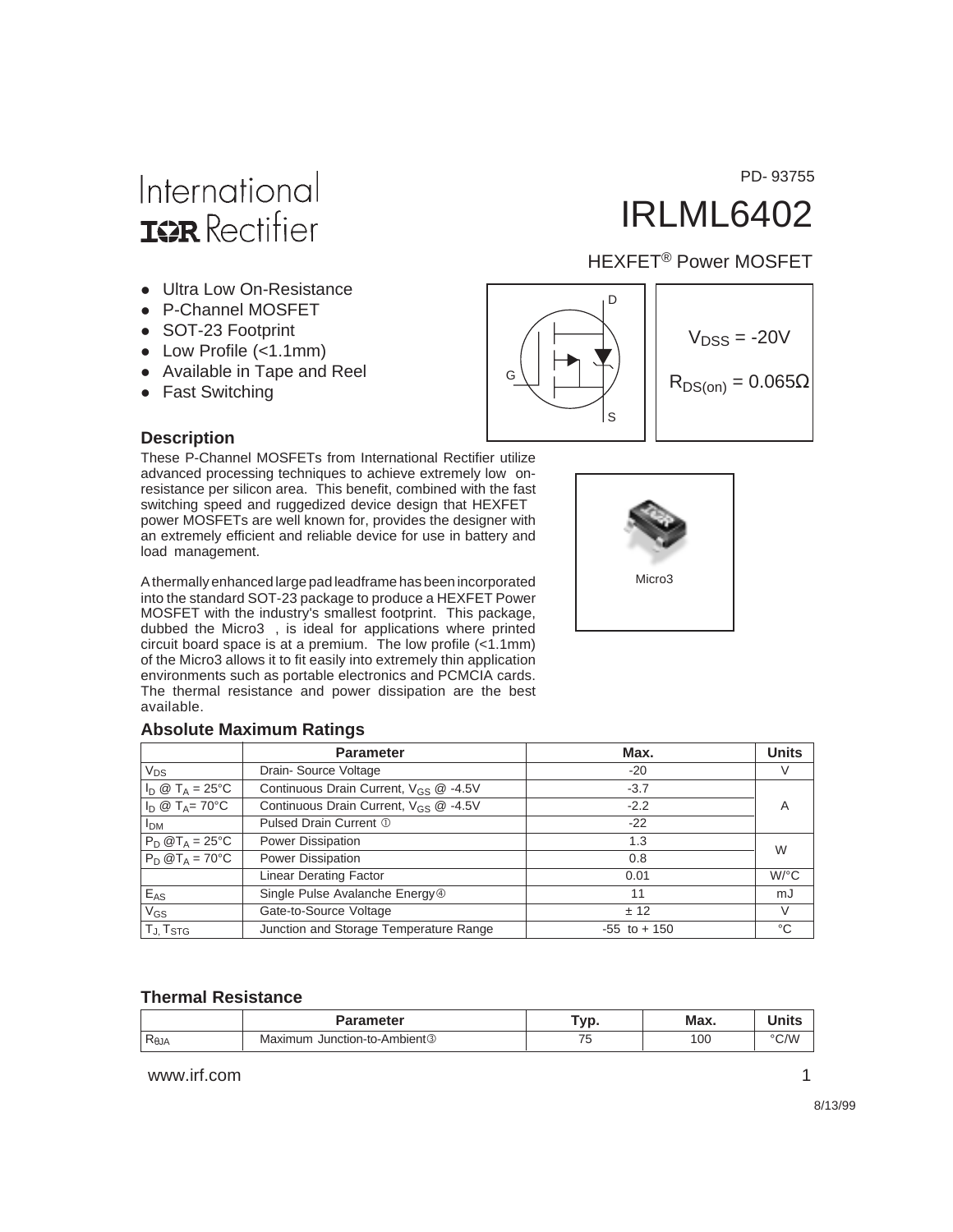International **IGR** Rectifier

|                                 | <b>Parameter</b>                     | Min.  |          | Typ.   Max.     | <b>Units</b>         | <b>Conditions</b>                                          |  |  |
|---------------------------------|--------------------------------------|-------|----------|-----------------|----------------------|------------------------------------------------------------|--|--|
| $V_{(BR)DSS}$                   | Drain-to-Source Breakdown Voltage    | $-20$ |          |                 | V                    | $V_{GS} = 0V$ , $I_D = -250 \mu A$                         |  |  |
| $\Delta V_{(BR)DSS}/\Delta T_J$ | Breakdown Voltage Temp. Coefficient  |       | $-0.009$ |                 | $V$ <sup>o</sup> $C$ | Reference to 25 $^{\circ}$ C, $I_D = -1$ mA $\circledcirc$ |  |  |
| $R_{DS(on)}$                    | Static Drain-to-Source On-Resistance |       |          | 0.050 0.065     | Ω                    | $V_{GS} = -4.5V$ , $I_D = -3.7A$ 2                         |  |  |
|                                 |                                      |       |          | 0.080 0.135     |                      | $V_{GS} = -2.5V, I_D = -3.1A$ 2                            |  |  |
| $V_{GS(th)}$                    | Gate Threshold Voltage               | -0.40 |          | $-0.55$ $-0.95$ | V                    | $V_{DS} = V_{GS}$ , $I_D = -250 \mu A$                     |  |  |
| $g_{fs}$                        | <b>Forward Transconductance</b>      | 6.0   |          |                 | S                    | $V_{DS}$ = -10V, $I_D$ = -3.7A $\circledcirc$              |  |  |
|                                 | Drain-to-Source Leakage Current      |       |          | $-1.0$          |                      | $V_{DS}$ = -20V, $V_{GS}$ = 0V                             |  |  |
| $I_{DSS}$                       |                                      |       |          | $-25$           | μA                   | $V_{DS}$ = -20V, $V_{GS}$ = 0V, $T_{J}$ = 70°C             |  |  |
| <b>I</b> GSS                    | Gate-to-Source Forward Leakage       |       |          | $-100$          | nA                   | $V_{GS} = -12V$                                            |  |  |
|                                 | Gate-to-Source Reverse Leakage       |       |          | 100             |                      | $V_{GS} = 12V$                                             |  |  |
| $Q_g$                           | <b>Total Gate Charge</b>             |       | 8.0      | 12              |                      | $I_D = -3.7A$                                              |  |  |
| $Q_{gs}$                        | Gate-to-Source Charge                |       | 1.2      | 1.8             | nC                   | $V_{DS}$ = -10V                                            |  |  |
| $Q_{gd}$                        | Gate-to-Drain ("Miller") Charge      |       | 2.8      | 4.2             |                      | $V_{GS} = -5.0V$ 2                                         |  |  |
| $t_{d(on)}$                     | Turn-On Delay Time                   |       | 350      |                 |                      | $V_{DD} = -10V$                                            |  |  |
| $t_{r}$                         | <b>Rise Time</b>                     |       | 48       |                 | ns                   | $I_D = -3.7A$                                              |  |  |
| $t_{d(off)}$                    | <b>Turn-Off Delay Time</b>           |       | 588      |                 |                      | $R_G = 89\Omega$                                           |  |  |
| $t_{\rm f}$                     | Fall Time                            |       | 381      |                 |                      | $R_D = 2.7\Omega$                                          |  |  |
| $\overline{C_{iss}}$            | Input Capacitance                    |       | 633      |                 |                      | $V_{GS} = 0V$                                              |  |  |
| $C_{\rm{oss}}$                  | <b>Output Capacitance</b>            |       | 145      |                 | pF                   | $V_{DS}$ = -10V                                            |  |  |
| C <sub>rss</sub>                | Reverse Transfer Capacitance         |       | 110      |                 |                      | $f = 1.0$ MHz                                              |  |  |

## Electrical Characteristics @ T<sub>J</sub> = 25°C (unless otherwise specified)

#### **Source-Drain Ratings and Characteristics**

|                         | <b>Parameter</b>                 | Min. |    | Typ. Max. | <b>Units</b>        | <b>Conditions</b>                                  |                        |  |
|-------------------------|----------------------------------|------|----|-----------|---------------------|----------------------------------------------------|------------------------|--|
| $\mathsf{I}_\mathsf{S}$ | <b>Continuous Source Current</b> |      |    | $-1.3$    |                     | MOSFET symbol                                      |                        |  |
|                         | (Body Diode)                     |      |    |           | A                   | showing the                                        |                        |  |
| I <sub>SM</sub>         | <b>Pulsed Source Current</b>     |      |    |           | $-22$               |                                                    | integral reverse<br>G) |  |
|                         | (Body Diode) 1                   |      |    |           | p-n junction diode. |                                                    |                        |  |
| V <sub>SD</sub>         | Diode Forward Voltage            |      |    | $-1.2$    | V                   | $T_J = 25$ °C, $I_S = -1.0A$ , $V_{GS} = 0V$ ②     |                        |  |
| $ t_{rr} $              | <b>Reverse Recovery Time</b>     |      | 29 | 43        | ns                  | $T_{\rm J} = 25^{\circ}$ C, I <sub>F</sub> = -1.0A |                        |  |
| $Q_{rr}$                | Reverse RecoveryCharge           |      | 11 | 17        | nC                  | $di/dt = -100A/\mu s$ <sup>②</sup>                 |                        |  |

#### **Notes:**

 $O$  Repetitive rating; pulse width limited by max. junction temperature.

Pulse width ≤ 300µs; duty cycle ≤ 2%.

 Surface mounted on 1" square single layer 1oz. copper FR4 board, steady state.

\n- $$
\bullet
$$
 Starting T<sub>J</sub> = 25°C, L = 1.65mH R<sub>G</sub> = 25Ω, I<sub>AS</sub> = -3.7A.
\n

\*\* For recommended footprint and soldering techniques refer to application note #AN-994.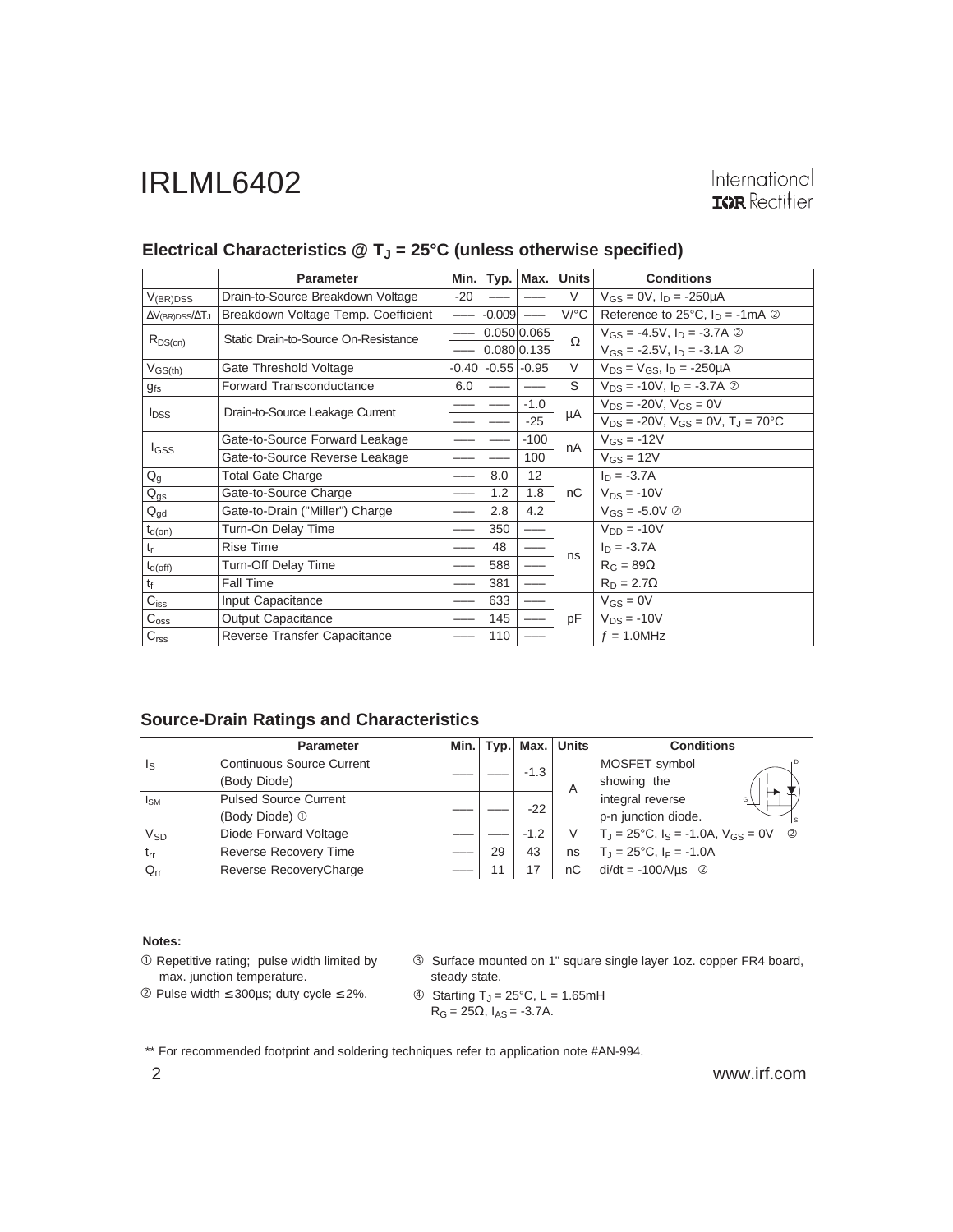## International **IGR** Rectifier



**Fig 1.** Typical Output Characteristics **Fig 2.** Typical Output Characteristics





**Fig 3.** Typical Transfer Characteristics



**Fig 4.** Normalized On-Resistance Vs. Temperature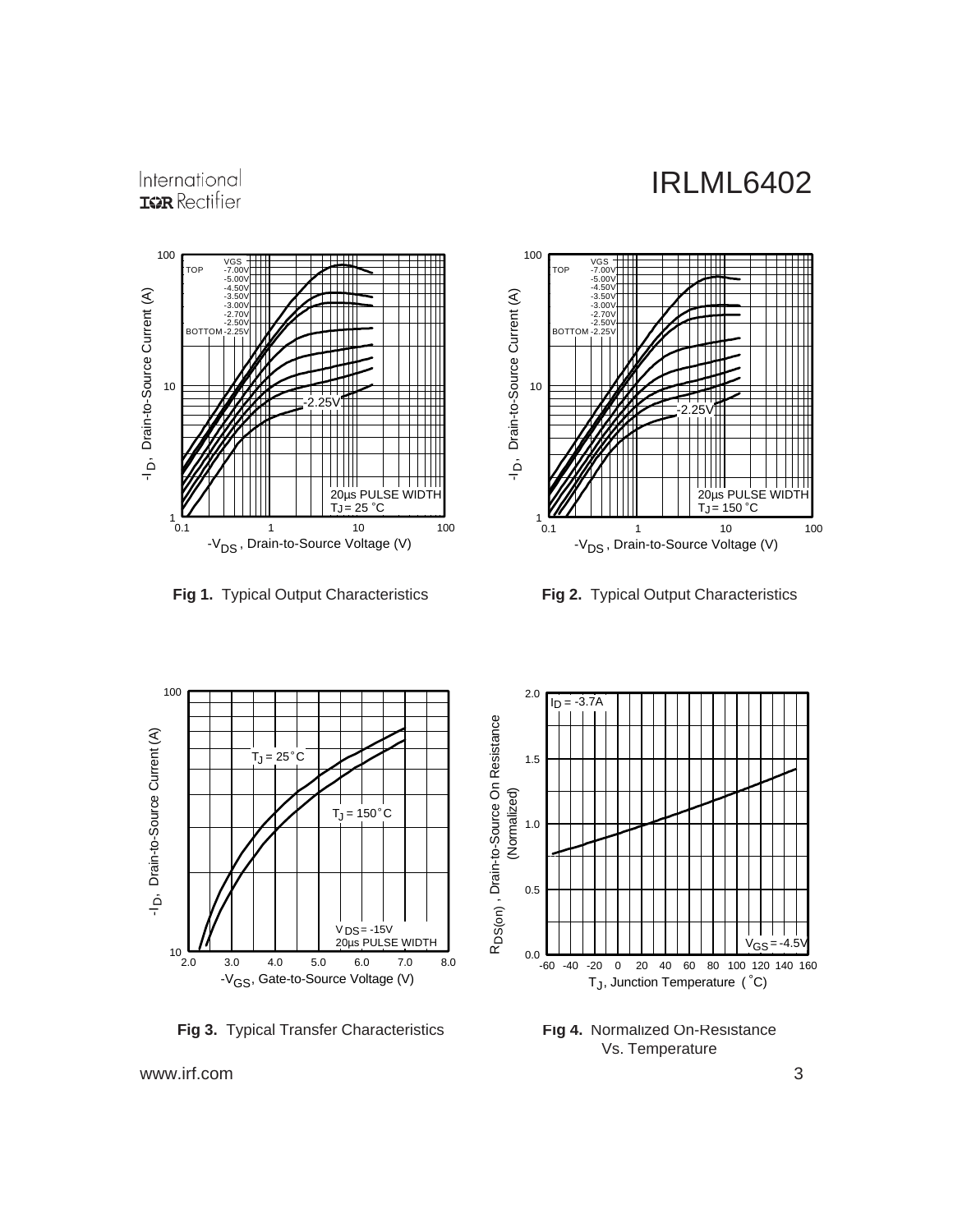International **IGR** Rectifier



**Fig 7.** Typical Source-Drain Diode Forward Voltage

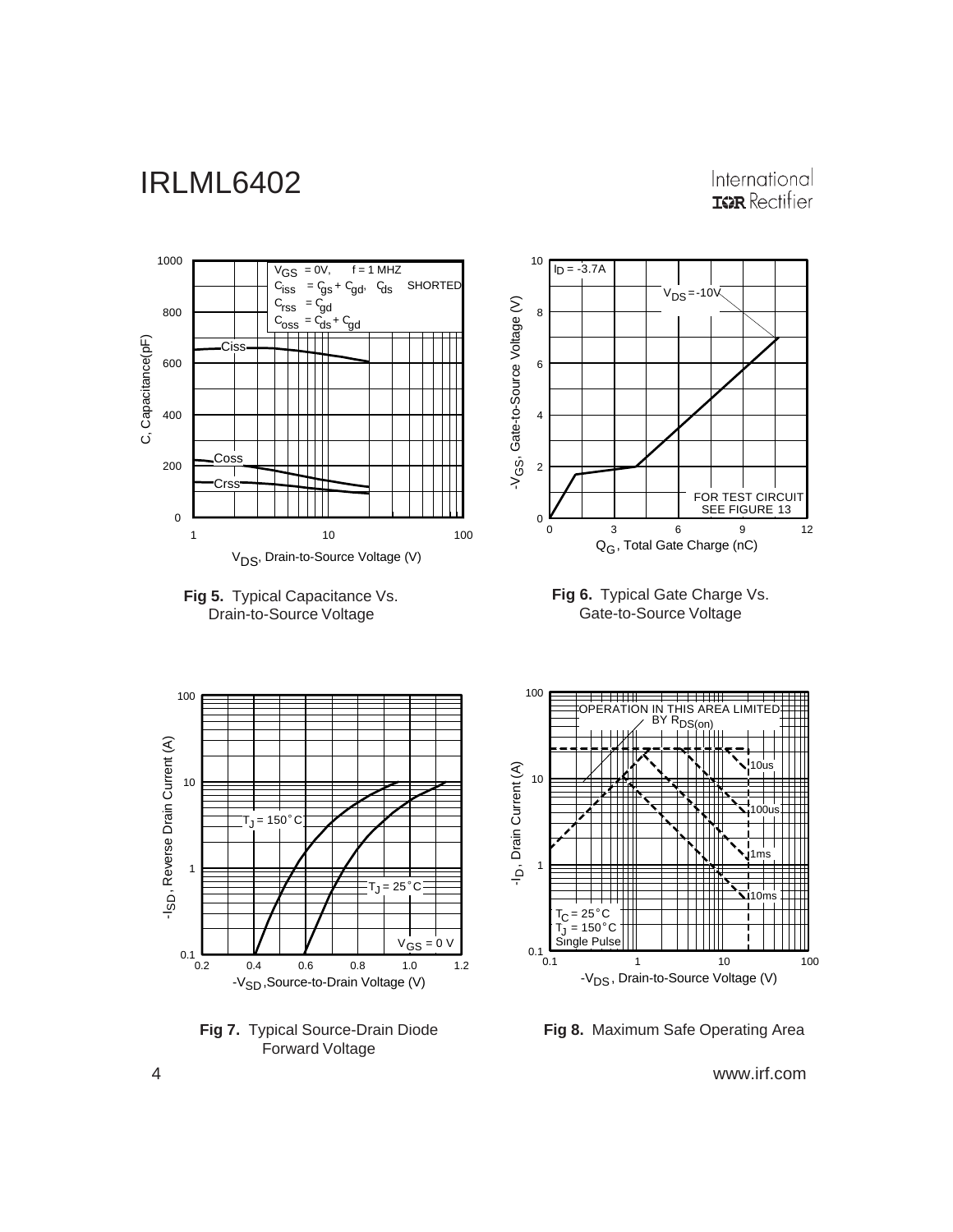## International **IGR** Rectifier



**Fig 11.** Maximum Effective Transient Thermal Impedance, Junction-to-Ambient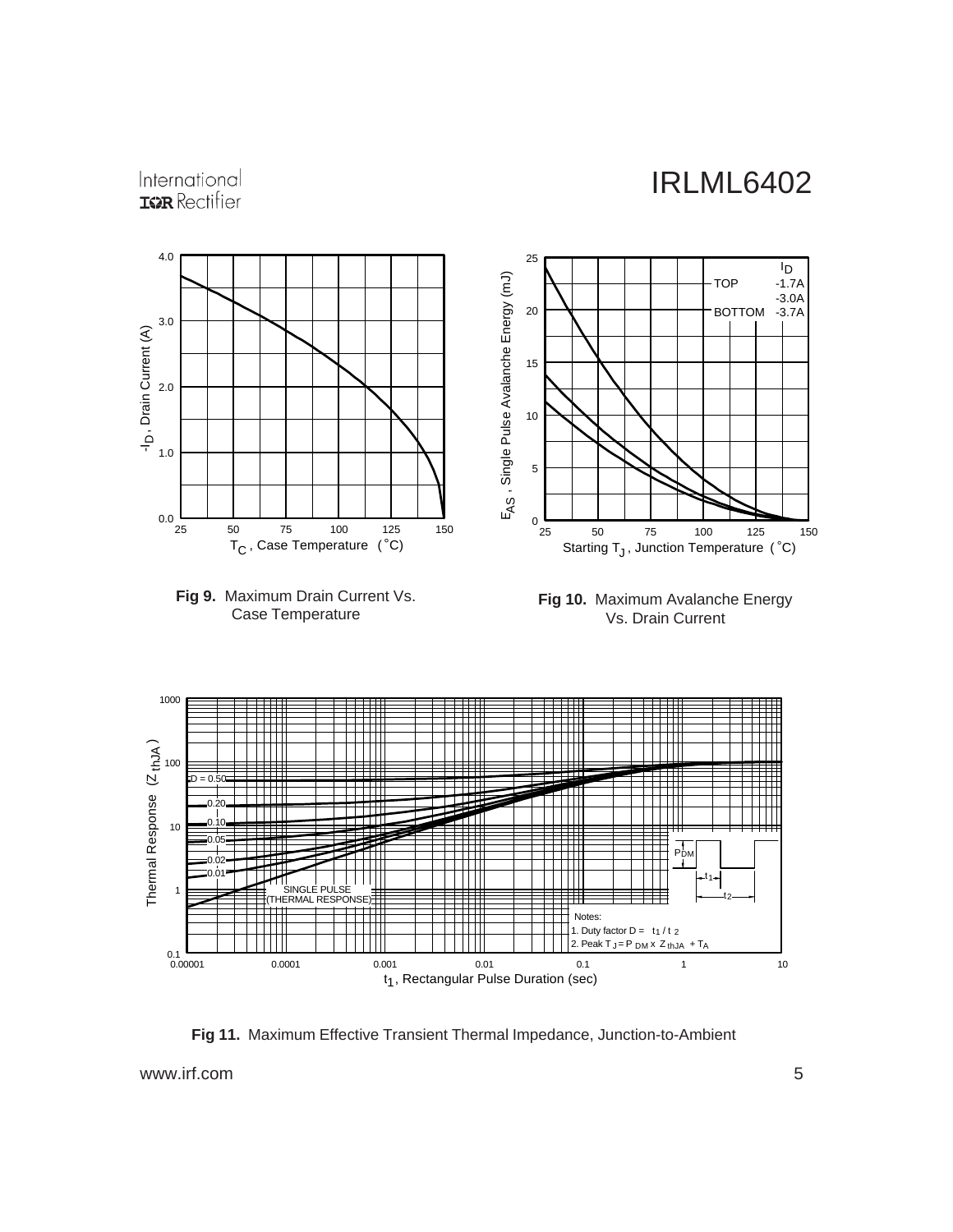# International<br>**IGR** Rectifier





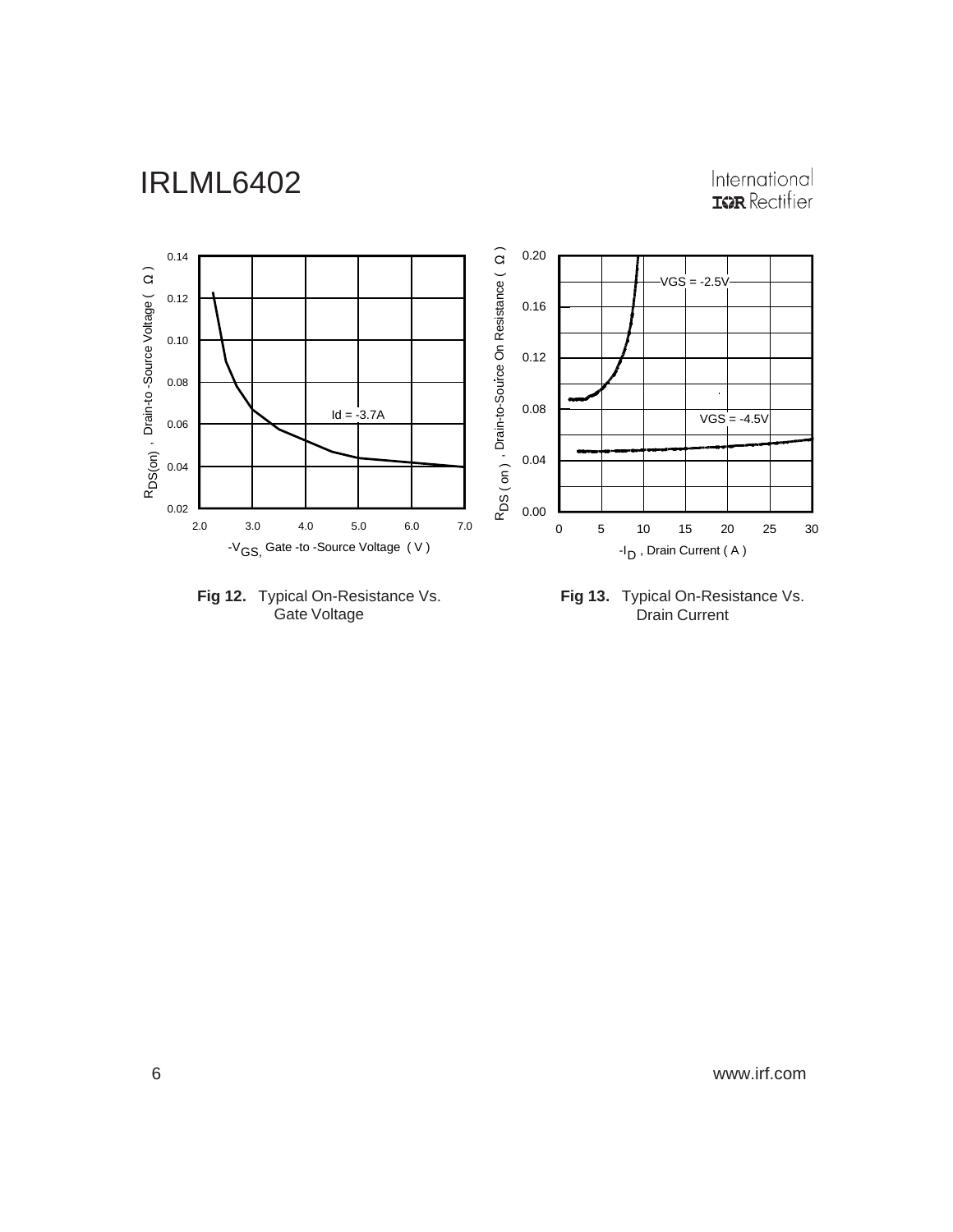$2x$ 

#### International **IGR** Rectifier

## Package Outline

#### **Micro3**

Dimensions are shown in millimeters (inches)



3

### Part Marking Information **Micro3**

EXAMPLE : THIS IS AN IRLML6302

| PART NUMBER                                                                                  | YEAR<br>DATE | Y        | WORK<br>WEEK | W | YEAR                                                            | Υ | WORK<br>WEEK | W |
|----------------------------------------------------------------------------------------------|--------------|----------|--------------|---|-----------------------------------------------------------------|---|--------------|---|
| ΥW<br>1 C                                                                                    | CODE<br>2001 |          | 01           | A | 2001                                                            | A | 27           | Α |
|                                                                                              | 2002         | 2        | 02           | B | 2002                                                            | B | 28           | В |
|                                                                                              | 2003         | 3        | 03           | С | 2003                                                            | C | 29           | G |
| $Y = YEAR CODE$                                                                              | 1994         | 4        | 04           | D | 1994                                                            | D | 30           | D |
| $W = WEEK CODE$                                                                              | 1995         | 5        |              |   | 1995                                                            | E |              |   |
| TOP                                                                                          | 1996         | 6        |              |   | 1996                                                            |   |              |   |
|                                                                                              | 1997         |          |              |   | 1997                                                            | G |              |   |
|                                                                                              | 1998         | 8        |              |   | 1998                                                            | H |              |   |
|                                                                                              | 1999         | 9        |              |   | 1999                                                            | J |              |   |
|                                                                                              | 2000         | $\Omega$ | 24           | Χ | 2000                                                            | Κ | 50           |   |
|                                                                                              |              |          | 25           |   |                                                                 |   | 51           |   |
| <b>PART NUMBER EXAMPLES:</b><br>DATE CODE EXAMPLES:<br>$1A = IRLML2402$<br>$YWW = 9503 = 5C$ |              |          | 26           |   |                                                                 |   | 52           |   |
| $1B = IRLML2803$<br>$YWW = 9532 = EF$                                                        |              |          |              |   |                                                                 |   |              |   |
| $1C = IRLML6302$                                                                             |              |          |              |   | WORK WEEK = $(1-26)$ IF PRECEDED BY LAST DIGIT OF CALENDER YEAR |   |              |   |
| $1D = IRLML5103$                                                                             |              |          |              |   | WORK WEEK = $(27-52)$ IF PRECEDED BY LETTER                     |   |              |   |